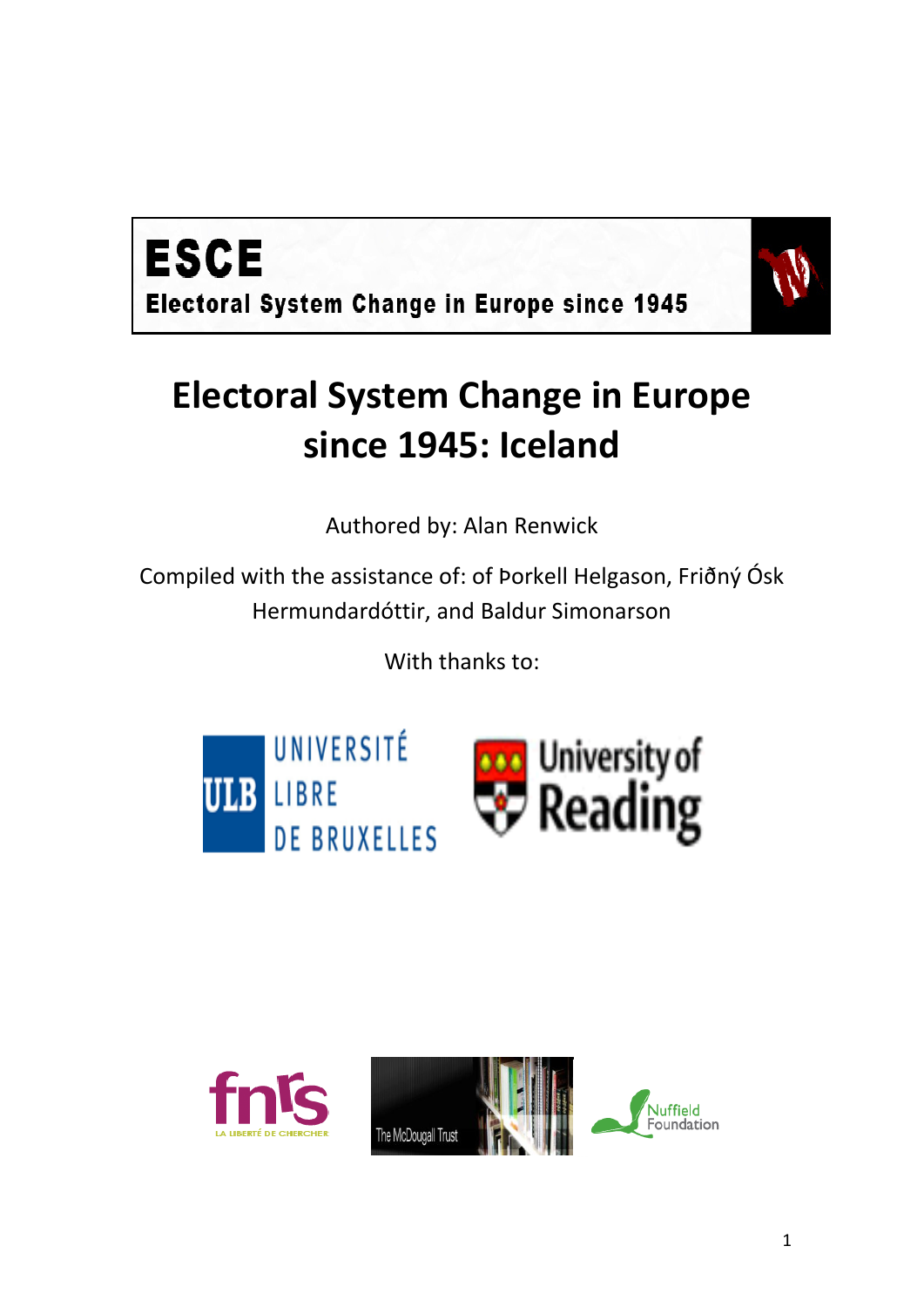

# **Section 1: Overview of Icelandic Electoral System Changes since 1945**

The electoral system in operation in Iceland in 1945 was introduced in 1942 and had emerged through a process of gradual evolution from a majoritarian towards a proportional system. The first element of proportionality was introduced into the Icelandic electoral system in 1915, when six seats were created in addition to the 34 one- and two-member district seats, these six seats were elected by d'Hondt PR (three every six years for twelve-year terms) (Hardarson 2002: 135-6; Hardarson and Kristinsson 2010: 954). A further step towards proportionality was taken in 1920, when a four-member district was created for Reykjavik elected using the d'Hondt list system (Hardarson 2002: 104). The proportional component in the system was expanded in 1934, with an increase in the Reykjavik district magnitude from four to six and the introduction of an upper tier of eleven seats (added to the 38 district seats) (Hardarson 2002: 104). This upper tier was filled on a compensatory basis using d'Hondt, though only parties that had won at least one district seat could receive upper-tier seats. In 1942, the formula used in six two-member districts was changed from plurality to d'Hondt PR (Hardarson 2002: 104).

Thus, the system in place in 1942 was half way between MMP and two-tier PR. This was replaced in 1959 with a pure two-tier PR system, and this basic type has survived in Icelandic elections ever since. The personalization of the system was reduced in 1959, partly through the removal of single-member districts and partly through restriction of the weight of candidate preferences expressed by voters within lists (cf. Kristjánsson 2004: 156). The reforms of 2000 reversed this somewhat, by increasing the weight attached to preference votes.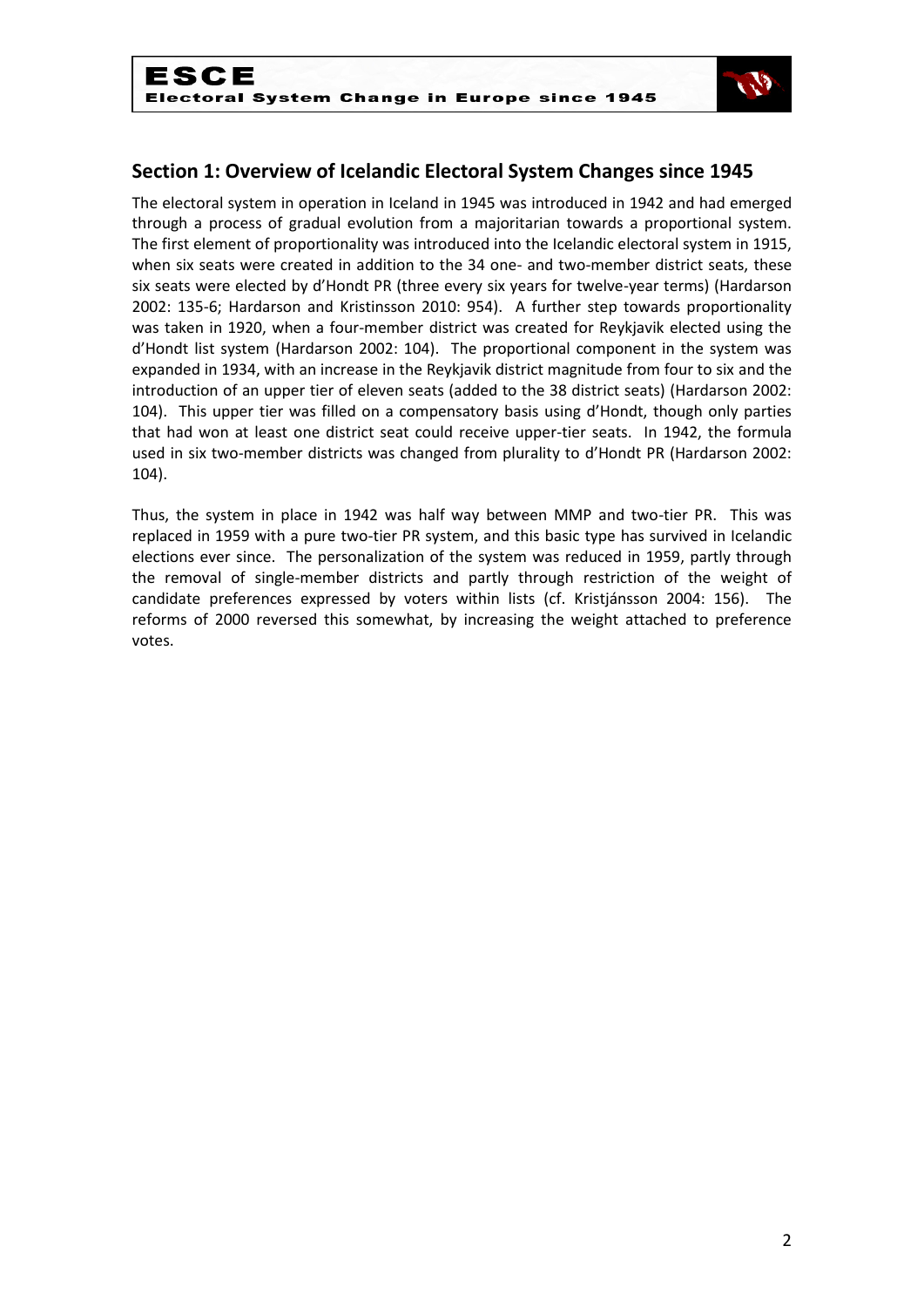

# **Section 2: Relevant Electoral System changes in Iceland since 1945**

# **Table 1. Summary of Icelandic Electoral Laws and Amendments since 1945 – relevant to this project**

| Law     | Amendment | Date of     |              | Location | Relevant for  |
|---------|-----------|-------------|--------------|----------|---------------|
|         |           | enactment   |              |          | the research  |
| 80/1942 |           | 7 Sep 1942  | scan on file |          | Yes, but pre- |
|         |           |             |              |          | 1945          |
|         | 87/1942   | 15 Sep 1942 | scan on file |          |               |
|         | 56/1946   | 7 May 1946  | scan on file |          |               |
|         | 83/1949   | 16 Aug 1949 | scan on file |          |               |
|         | 91/1949   | 21 Sep 1949 | scan on file |          |               |
|         | 20/1950   | 2 Mar 1950  | scan on file |          |               |
|         | 43/1953   | 27 May 1953 | scan on file |          |               |
|         | 66/1953   | 11 Nov 1953 | scan on file |          |               |
|         | 60/1956   | 26 May 1956 | scan on file |          |               |
|         | 19/1957   | 5 Apr 1957  | scan on file |          |               |
|         | 36/1957   | 13 May 1957 | scan on file |          |               |
|         | 91/1957   | 27 Dec 1957 | scan on file |          |               |
|         | 9/1959    | 12 Mar 1959 | scan on file |          |               |
| 52/1959 |           | 20 Aug 1959 |              |          | Yes           |
|         | 45/1961   | 29 Mar 1961 |              |          |               |
|         | 6/1966    | 6 Apr 1966  |              |          |               |
|         | 15/1974   | 5 Apr 1974  |              |          |               |
|         | 37/1979   | 29 May 1979 |              |          |               |
|         | 89/1979   | 22 Oct 1979 |              |          |               |
|         | 90/1981   | 31 Dec 1981 |              |          |               |
|         | 15/1982   | 24 Apr 1982 |              |          |               |
|         | 97/1982   | 31 Dec 1982 |              |          |               |
|         | 4/1983    | 15 Mar 1983 |              |          |               |
|         | 49/1983   | 22 Apr 1983 |              |          |               |
|         | 3/1984    | 14 Mar 1984 |              |          |               |
|         | 66/1984   | 1 Jun 1984  |              |          |               |
|         | 2/1987    | 5 Mar 1987  |              |          |               |
| 80/1987 |           | 16 Oct 1987 | pdf on file  |          | barely        |
|         | 66/1989   | 29 May 1989 | pdf on file  |          |               |
|         | 10/1991   | 19 Mar 1991 | pdf on file  |          |               |
|         | 9/1995    | 27 Feb 1995 | pdf on file  |          |               |
| 24/2000 |           | 19 May 2000 | pdf on file  |          | Yes           |
|         | 15/2003   | 26 Mar 2003 | pdf on file  |          |               |
|         | 50/2006   | 1 Jul 2006  | pdf on file  |          |               |
|         | 162/2006  | 1 Jul 2007  | pdf on file  |          |               |
|         | 88/2008   | 1 Jan 2009  | pdf on file  |          |               |
|         | 7/2009    | 5 Mar 2009  | pdf on file  |          |               |
|         | 16/2009   | 20 Mar 2009 | pdf on file  |          |               |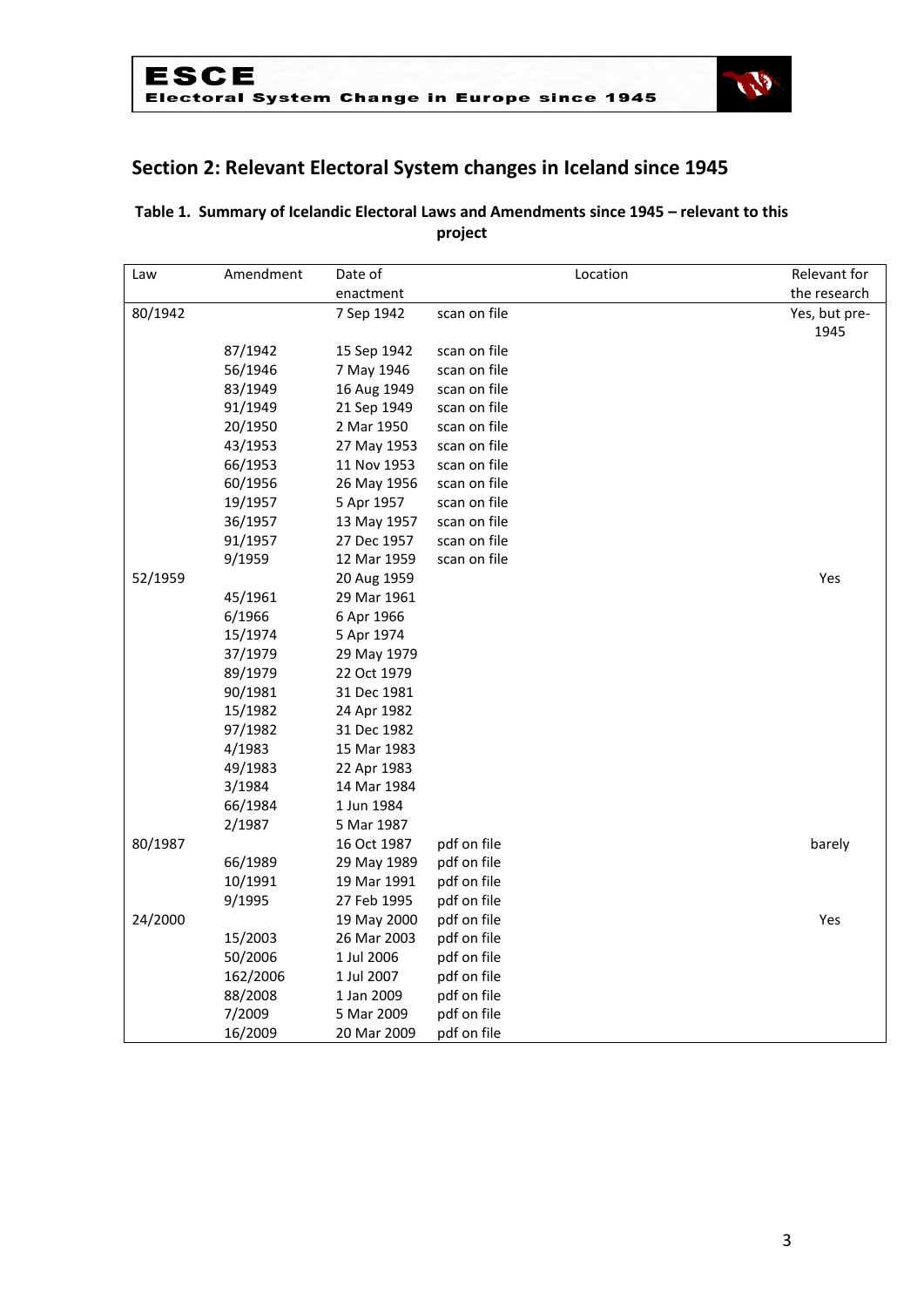

The Constitution of Iceland contains considerable details on the electoral law, including (until 1999) full details of the districts and the allocation of seats to those districts. Changes to the electoral law that have changed these provisions have therefore been accompanied by constitutional amendments as well, as shown in Table 2.

| Law     | Date of     | Basic import                                                                                      | Relevant for                     |
|---------|-------------|---------------------------------------------------------------------------------------------------|----------------------------------|
|         | enactment   |                                                                                                   | research                         |
| 33/1944 | 17 Jun 1944 | Sets out full constituency structure                                                              | Replicates 1942<br>electoral law |
| 51/1959 | 20 Aug 1959 | Replicates changes to constituency structure in the<br>new electoral law passed on the same day   | Replicates 1959<br>electoral law |
| 9/1968  | 28 Apr 1968 | Changes franchise, most notably lowering voting<br>age from 21 to 20                              | No.                              |
| 65/1984 | 13 Jun 1984 | Foreshadows 1987 changes to assembly size and<br>district structure; reduces voting age to 18     | No.                              |
| 56/1991 | 31 May 1991 | <b>Technical changes</b>                                                                          | No.                              |
| 77/1999 | 1 Jul 1999  | Removes details of districting from const; sets<br>parameters that foreshadow changes in 2000 law | <b>Yes</b>                       |

## **Table 2. Constitutional amendments relating to the electoral system in Iceland, since 1942**

# **Section 3: Details of previous electoral systems and electoral system changes.**

## *3.1 The 1942 Electoral System*

The 1942 electoral system enshrined a mixed system: the lower tier was a mix of SMP, PR in 2MDs, and PR in one 8MD (Reykjavík); this was supplemented by a nationwide upper tier with 11 seats. In detail:

*Assembly size*. The 1942 law provided for an assembly (Alþingi) of 52 members. The Constitution of 1944 stipulated a maximum of 52 members (Article 31)

*Districts and district magnitude*. Both the electoral law and the Constitution stipulated that there would be 21 SMDs, six 2MDs, and one 8MD (Reykjavík) (1942 Electoral Law, Article 5). In addition, there would be 11 national compensation members. These were not assigned to districts (as they are now).

*Nature of votes that can be cast*. Wherever PR was used (2MDs, Reykjavík, and the upper tier), voters voted for a list. Within the list, voters had the option to re-rank the candidates and could also strike a candidate out. (This has remained unaltered in subsequent years.)

*Party threshold*. There was no threshold at the district level. The threshold for the national tier was that a party had to have won at least one district seat.

*Allocation of seats to parties at the lower tier*. Allocation in SMDs was by simple plurality. In the 2MDs and in Reykjavík, d'Hondt was used.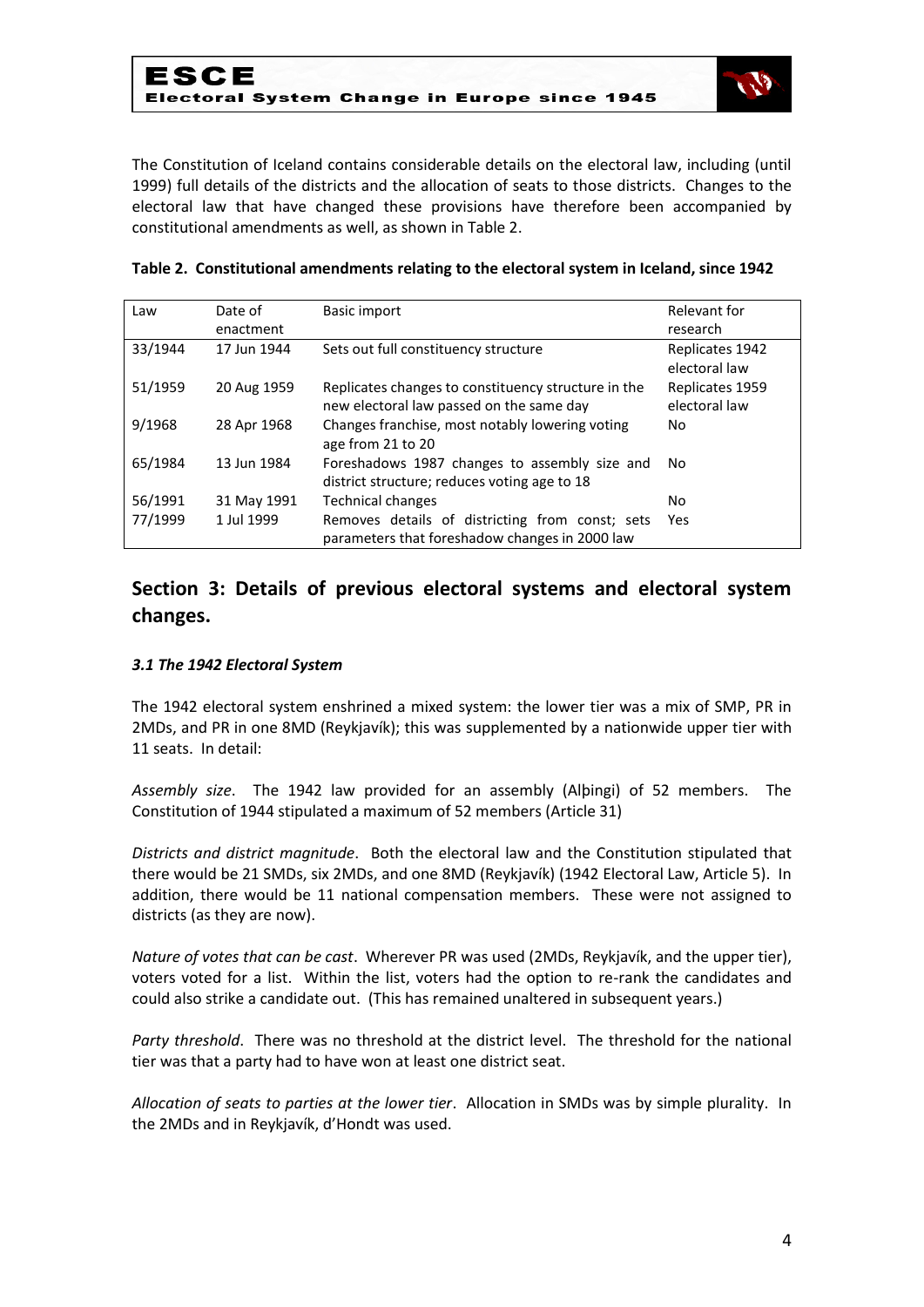

*Allocation of seats to parties in the upper tier*. D'Hondt was used on a compensatory basis. Specifically, all votes across the country were counted, but the first divisor for each party was one greater than the number of seats the party had won in the districts.

*Allocation of seats to candidates*. A system based on the Borda rule was employed. If there were (say) six candidates on the list, then the candidate placed first (by the party on a ballot paper where the list was not re-ordered by the voter; by the voter where the voter did reorder) received one vote. The next received 5/6, the next 4/6, then 3/6, then 2/6, and finally 1/6 for the candidate placed last. If a voter struck a candidate out, that candidate received 0 and lower candidates were raised one place up the list. All such votes were then summed and the party's seats were filled in order of these summed votes.

This procedure may be clarified by a hypothetical example. Consider a district in which five seats are available. 150 votes are cast for Party X and Party X receives two of the five seats. 125 of the voters for Party X cast their ballots unaltered. The remaining 25 all cross out the first candidate and place a '1' next to the second candidate, leaving their ballot papers otherwise unaltered. There are ten candidates on Party X's list. Candidates are called A, B, C, etc. The candidates receive the following votes shown in Table 3.

| Candidate | From    | unaltered          | From altered ballots | Total |
|-----------|---------|--------------------|----------------------|-------|
|           | ballots |                    |                      |       |
| A         |         | 125                | 0                    | 125   |
| B         |         | $9/10x125 = 112.5$ | 25                   | 137.5 |
|           |         | $8/10x125 = 100$   | $9/10x25 = 22.5$     | 122.5 |
| D         |         | $7/10x125 = 87.5$  | $8/10x25 = 20$       | 107.5 |
| E         |         | $6/10x125 = 75$    | $7/10x25 = 17.5$     | 92.5  |
|           |         | $5/10x125 = 62.5$  | $6/10x25 = 15$       | 77.5  |
| G         |         | $4/10x125 = 50$    | $5/10x25 = 12.5$     | 62.5  |
| н         |         | $3/10x125 = 37.5$  | $4/10x25 = 10$       | 47.5  |
|           |         | $2/10x125 = 25$    | $3/10x25 = 7.5$      | 32.5  |
|           |         | $1/10x125 = 12.5$  | $2/10x25 = 5$        | 17.5  |

## **Table 3. Hypothetical vote calculation under the 1942 system**

Candidate B is therefore elected first and candidate A second.

For the upper tier, parties could have a national closed list or their seats could be allocated to their best losers in the districts. The party's first seat went to the party candidate who had secured most votes without being elected and the second to the candidate who had secured the highest percentage of votes without being elected. The third seat went to the first candidate on the closed national list, if the party had presented such a list. Seats continued to be filled cycling between these three criteria, subject to the provision that only one seat could be allocated per district to each party, until all seats were filled (Hardarson and Kristinsson 2010: 955).

At least in principle, voters had considerable capacity to influence individual seat allocation under this law (cf. Helgason 2010: 4). But there were very few cases in which a candidate was elected who would not have been elected under the party's ranking (or vice versa). Baldur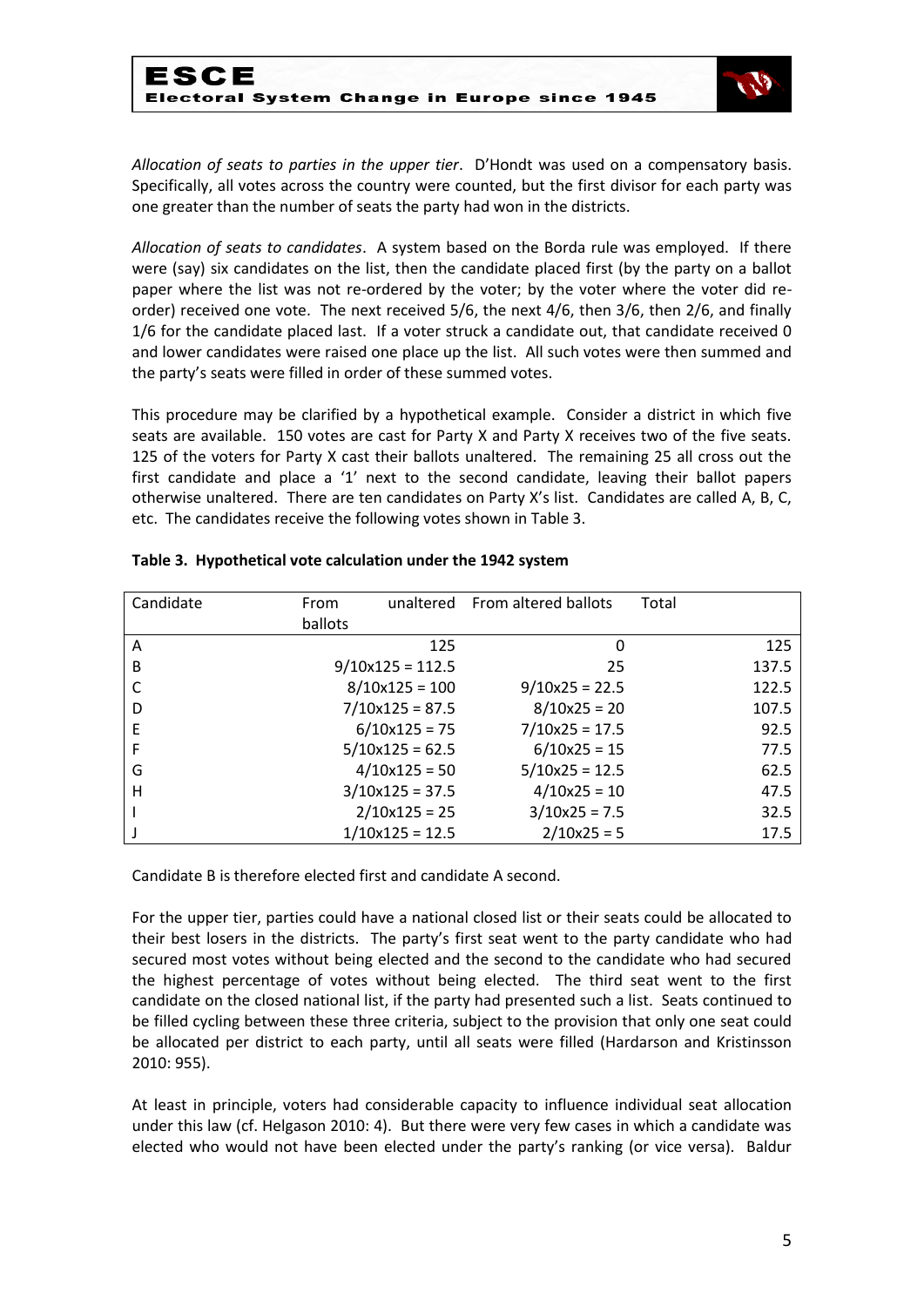

Simonarson (personal communication) reports that in fact there were only two cases in all national parliamentary elections before 1959: in 1946, a Conservative candidate in Reykjavík was pushed down the list and not elected (though he did gain a seat following the death of an MP in 1948); in 1916, a prominent feminist candidate was pushed from fourth to fifth on the national list of the Home Rule Party; the party secured three seats; one of those elected became ill in 1918; the reserve who was called in was the man lifted up to fourth place.

Note that under this system it becomes easier to change the order of the candidates on a list as the number of candidates on that list *rises*, because the gaps between the candidates get smaller. If there are four candidates on a list, then just over one fifth of voters need to make the optimal change (rank their favoured candidate 1 and strike out the candidate immediately above) in order to push their candidate up one place. If there are 10 candidates on the list, just over one in eleven voters must do the same.

## *3.2 The 1959 Electoral Reform*

The 1959 reform replaced the mixed system with a straight system of two-tier list PR. It significantly weakened personalization, partly by removing the SMDs and partly by reducing the weight of voters' candidate preferences. In detail:

*Assembly size*. Increased from 52 to 60 (Article 1 of the constitutional amendment, revising Article 31 of the Constitution).

*Districts and district magnitude*. The 28 lower-tier districts under the old system were replaced with eight districts, five of them electing five members each, two electing six members, and one (Reykjavík) electing twelve members (Article 5). As before, 11 members were allocated from the nationwide upper tier.

*Nature of votes that can be cast*. This was unchanged. Note (with regard to the degree of choice voters had among candidates) that Article 1 of the constitutional amendment (revising Article 31 of the constitution) stated that each party's list should, as a rule, contain twice as many candidates as the number of seats available in the district.

*Party threshold*. There was still no threshold at the district level. The threshold for the national tier remained that a party had to have won at least one district seat.

*Allocation of seats to parties at the lower tier*. D'Hondt was used throughout (as before in all the proportional elements).

*Allocation of seats to parties in the upper tier*. D'Hondt was used on a compensatory basis, as before.

*Allocation of seats to candidates*. As Helgason (2010: 4) notes, the voters' capacity to change the order of names on the lists was greatly reduced. Article 110 of the new electoral law stated that the procedure outlined above in relation to the 1942 law was now used to calculate only one third of the final number of votes deemed to have been received by each candidate, while the party's unaltered ordering determined the remaining two thirds.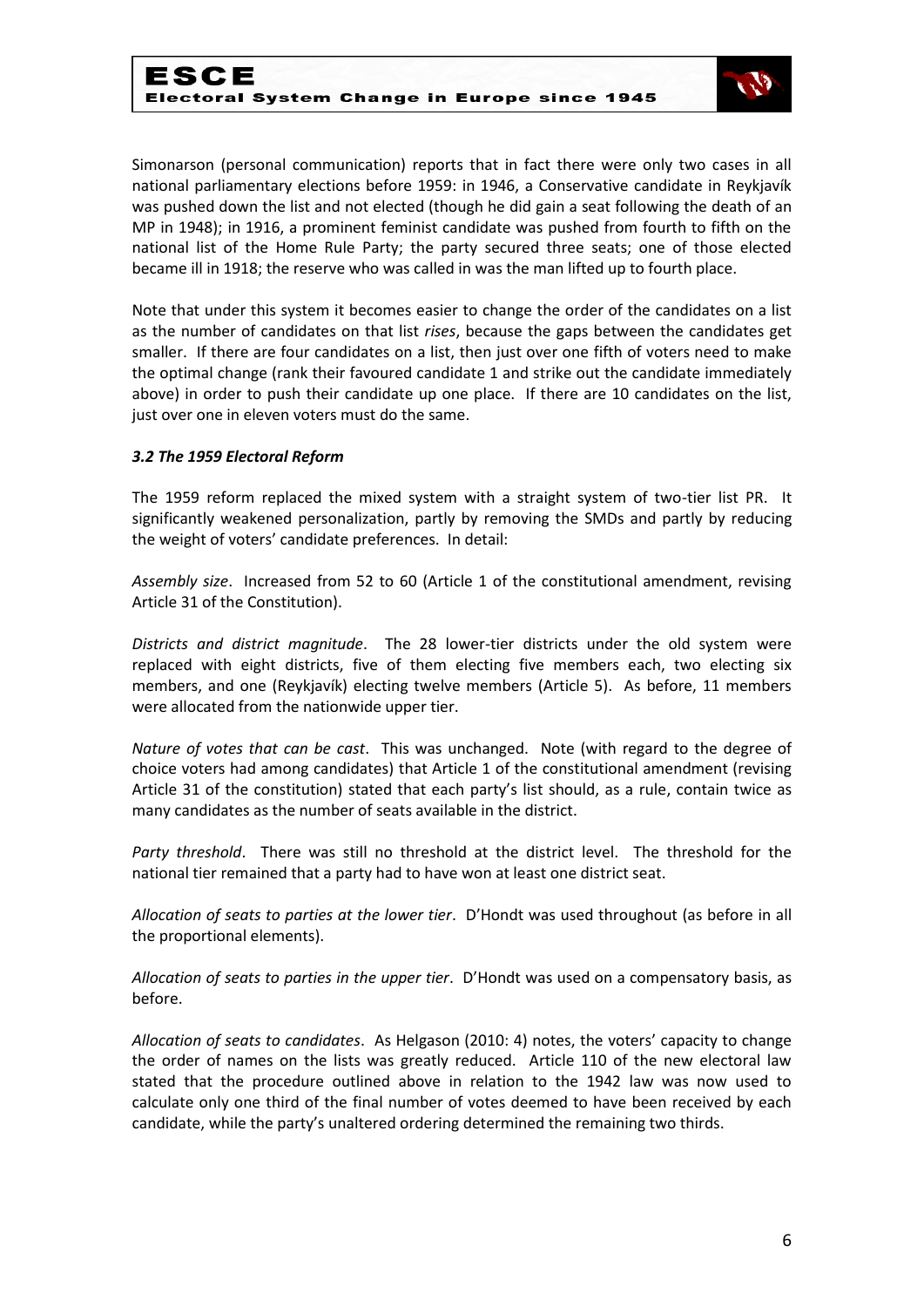

Using the same hypothetical example as above, the procedure for determining the final list order was therefore as shown in Table 4.

| Candidate | Votes based on | Votes based on     | Sum of $(1)$ and $(2)$ | (3) divided by 3 |
|-----------|----------------|--------------------|------------------------|------------------|
|           | actual ballot  | party ranking      |                        |                  |
|           | papers (1)     | 2)                 | (3)                    | (4)              |
| A         | 125            | $150x2 = 300$      | 425                    | 141.67           |
| B         | 137.5          | $9/10x150x2 = 270$ | 407.5                  | 135.83           |
|           | 122.5          | $8/10x150x2 = 240$ | 362.5                  | 120.83           |
| D         | 107.5          | $7/10x150x2 = 210$ | 317.5                  | 105.83           |
| E         | 92.5           | $6/10x150x2 = 180$ | 272.5                  | 90.83            |
| F         | 77.5           | $5/10x150x2 = 150$ | 227.5                  | 75.83            |
| G         | 62.5           | $4/10x150x2 = 120$ | 182.5                  | 60.83            |
| н         | 47.5           | $3/10x150x2 = 90$  | 137.5                  | 45.83            |
|           | 32.5           | $2/10x150x2 = 60$  | 92.5                   | 30.83            |
|           | 17.5           | $1/10x150x2 = 30$  | 47.5                   | 15.83            |

#### **Table 4. Hypothetical vote calculation under the 1959 system**

Column (1) contains the results of the calculation of the votes as actually cast (that is, including both altered and unaltered ballots): this is the same as the 'Total' column under the 1942 rules. These figures now contributed one third of the overall distribution of votes across candidates. The remaining two thirds of the overall distribution was determined by the party's own ranking, as shown in column (2). That is, the party having received 150 votes, its first candidate was given 150 votes, which was given double weight. The second candidate received 9/10 of this, and so on down the list. The votes based on actual ballots and the doubled votes based on the party's ranking were then summed (column 3) and this sum was then divided by 3 (column 4) in order to obtain the final number of votes assigned to each candidate. As can be seen, in this example A is now elected first and B second, illustrating the fact that it was harder under the 1959 rules than under the 1942 rules for voters to change the order of the candidates within a list.

For the upper tier, parties were no longer allowed to present a closed list. Seats were otherwise allocated to candidates as under the 1942 rules.

## *3.3 The 1987 Electoral Reform*

This reform took place in two stages. First, Articles 31, 33, and 34 of the Constitution were amended in 1984. The key point in the terms of this project is that Article 1 of the amendment revised the constituency structures laid out in Article 31 of the Constitution. Second, the 1987 electoral law replicated this and also changed the electoral formula at the lower (but not the upper) tier from d'Hondt to Hare and largest remainders. These reforms increased proportionality by increasing the number of compensatory seats and reducing malapportionment: since 1987, no party has been overrepresented. The new electoral law was, however, highly complex and widely criticized for being incomprehensible. In detail: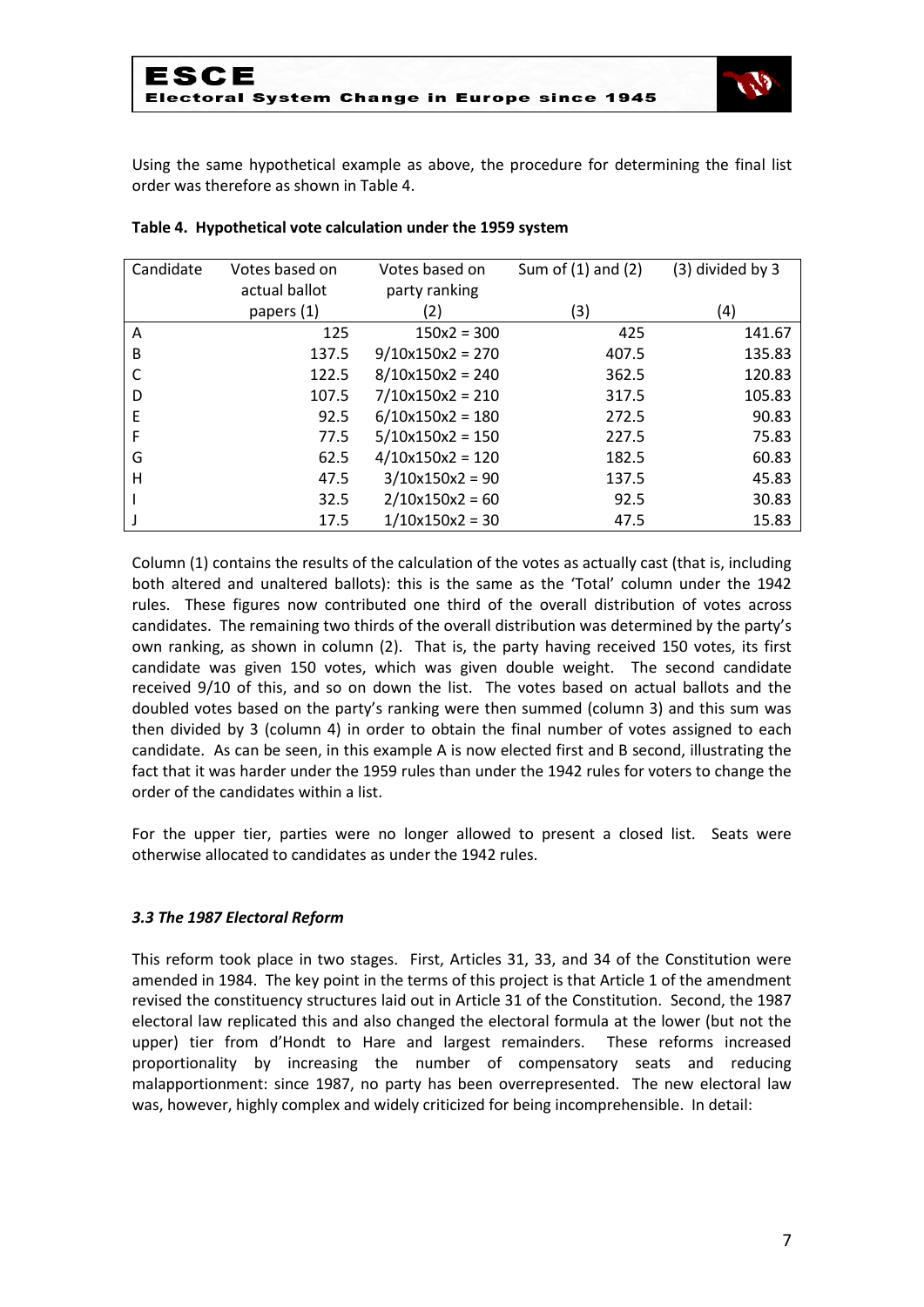

*Assembly size*. Increased from 60 to 63 (Article 1 of the constitutional amendment, revising Article 31 of the constitution.

*Districts and district magnitude*. The districts were substantially changed in order to reduce malapportionment resulting from population drift to Reykjavík. Nevertheless, the overall structure did not change much. There were still eight lower-tier districts. 54 of the seats were allocated to the districts in the Constitution (and in Article 5 of the Electoral Law), with four 5MDs, two 6MDs, one 8MD, and one 14MD (Reykjavík). At least eight of the remaining nine seats were to be allocated to the districts before the election in order to reflect population. One seat could be allocated after the election, in order to help ensure proportionality across parties. Article 5 of the Electoral Law sets out the details of this. In the elections of 1987 and 1991 there was indeed one such wandering seat – "Flakkarinn", the "vagabond". Following the 1995 amendment, however, this was abolished and all of the seats were allocated to districts before the election. The details of this districting are shown in Table 5.

|              | <b>Seats</b> | 1987         |           | 1991         |           | 1995         |           | 1999         |           |
|--------------|--------------|--------------|-----------|--------------|-----------|--------------|-----------|--------------|-----------|
|              | allocated in | <b>Seats</b> | No. seats | <b>Seats</b> | No. seats | <b>Seats</b> | No. seats | <b>Seats</b> | No. seats |
|              | constitution | allocated    | filled    | allocated    | filled    | allocated    | filled    | allocated    | filled    |
|              |              | before       |           | before       |           | before       |           | before       |           |
|              |              | election     |           | election     |           | election     |           | election     |           |
| Reykjavík    | 14           | 18           | 18        | 18           | 18        | 19           | 19        | 19           | 19        |
| Reykjanes    | 8            | 11           | 11        | 11           | 11        | 12           | 12        | 12           | 12        |
| West         | 5.           | 5.           | 6         | 5            | 5         | 5            | 5         | 5            |           |
| Westfjords   | 5            | 5.           | 5         |              | 6         | 5            | 5         | 5            |           |
| Northwest    | 5            |              |           |              |           |              |           |              |           |
| Northeast    | 6            |              |           |              |           | 6            | 6         | 6            | n         |
| East         | 5            | 5            | 5         |              | ר         | 5            | 5         | 5            |           |
| South        | 6            | 6            | 6         | 6            | 6         | 6            | 6         | 6            | h         |
| <b>Total</b> | 54           | 62           | 63        | 62           | 63        | 63           | 63        | 63           | 63        |

## **Table 5. Details of districting under the 1987 system**

Source: We are grateful to Sigríður Vilhjálmsdóttir of Statistics Iceland for her assistance in locating this information in Statistics Iceland, *Elections to the Althingi (Reports)*.

The size of the upper tier was not absolutely fixed. The constitutional amendment said, "Up to one fourth of the seats of each constituency can be allocated, according to section a and b of paragraph 2 in this Article, with consideration of election results in the whole country. The same applies to allocation of seats according to section c in the same paragraph." (Article 1c). This meant that, for each district, the greatest possible whole number of seats, up to one quarter of the district magnitude, was allocated to the national tier. Hardarson (2002: 147-8) says the number of seats in the national tier went up from 11 to 13.

*Nature of votes that can be cast*. This remained unchanged. There no was amendment to that part of the constitution that states that each party's list should normally contain twice as many candidates as the number of seats available in the district.

*Party threshold*. A threshold was introduced at the district level at two-thirds of a Hare quota; seats were eliminated one at a time and the threshold was then recalculated.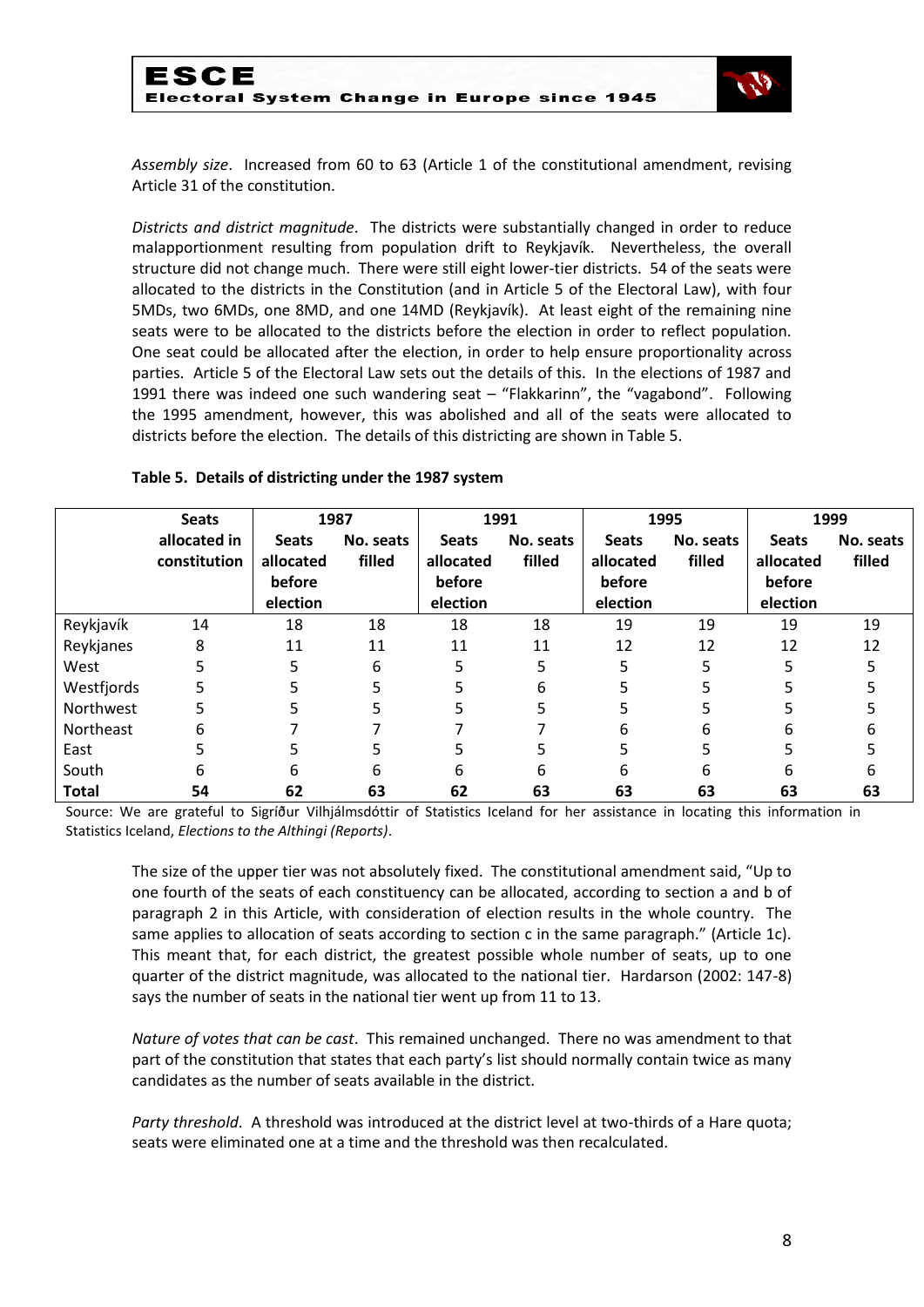

*Allocation of seats to parties at the lower tier*. The system was switched from d'Hondt to Hare and largest remainders (Hardarson 2002: 147-8).

*Allocation of seats to parties in the upper tier*. D'Hondt was used on a compensatory basis as before.

*Allocation of seats to candidates*. Provisions were adopted identical to those in place in Norway. In essence, this meant that a candidate could move on a party's list only if at least half of the party's voters had made changes to the list order in respect of that candidate (private communication with Þorkell Helgason). In practice, this condition was never met.

## *3.4 The 2000 Electoral Reform*

This reform again took place in two stages. First, Article 31 of the Constitution was amended in 1999, removing constituency details and setting out a new structure. Second, a new electoral law was passed in 2000, setting out constituency details and increasing the weight attached to personal votes. In detail:

*Assembly size*. This stayed at 63 (Article 1 of the constitutional amendment, revising Article 31 of the constitution.

*Districts and district magnitude*. The details of the constituencies were removed from the Constitution. Rather, the constitution says that there will be either six or seven constituencies. The Constitution (Article 31, as revised) says that six seats are allocated in each constituency according to the results in that constituency.

Article 6 of the 2000 Electoral Law delineates six constituencies. Despite what it says in the Constitution, three of these are 10MDs and three are 11MDs, though the National Electoral Commission has power to vary this if malapportionment becomes too great (Article 8).

Of these seats, nine seats are allocated in each district according to local votes, while the remaining one or two seats are allocated from the nationally pooled seats. Thus, there are nine seats in the upper tier and 54 in the lower tier (Article 8).

*Nature of votes that can be cast*. This was not changed. Voters are presented with lists containing candidates in the order determined by the parties. Article 82 of the electoral law states that voters first vote for one of the party lists. Article 82 goes on to say that voters can, if they wish, reorder the candidates by placing numbers next to their names; they can also strike through the name of a candidate.

As before, each party's list must contain twice as many candidates as the number of seats available in the district (Article 31 of the Electoral Law).

*Party threshold*. There is no threshold at the district level. The threshold for the national tier is now 5 per cent of the national vote (Article 108).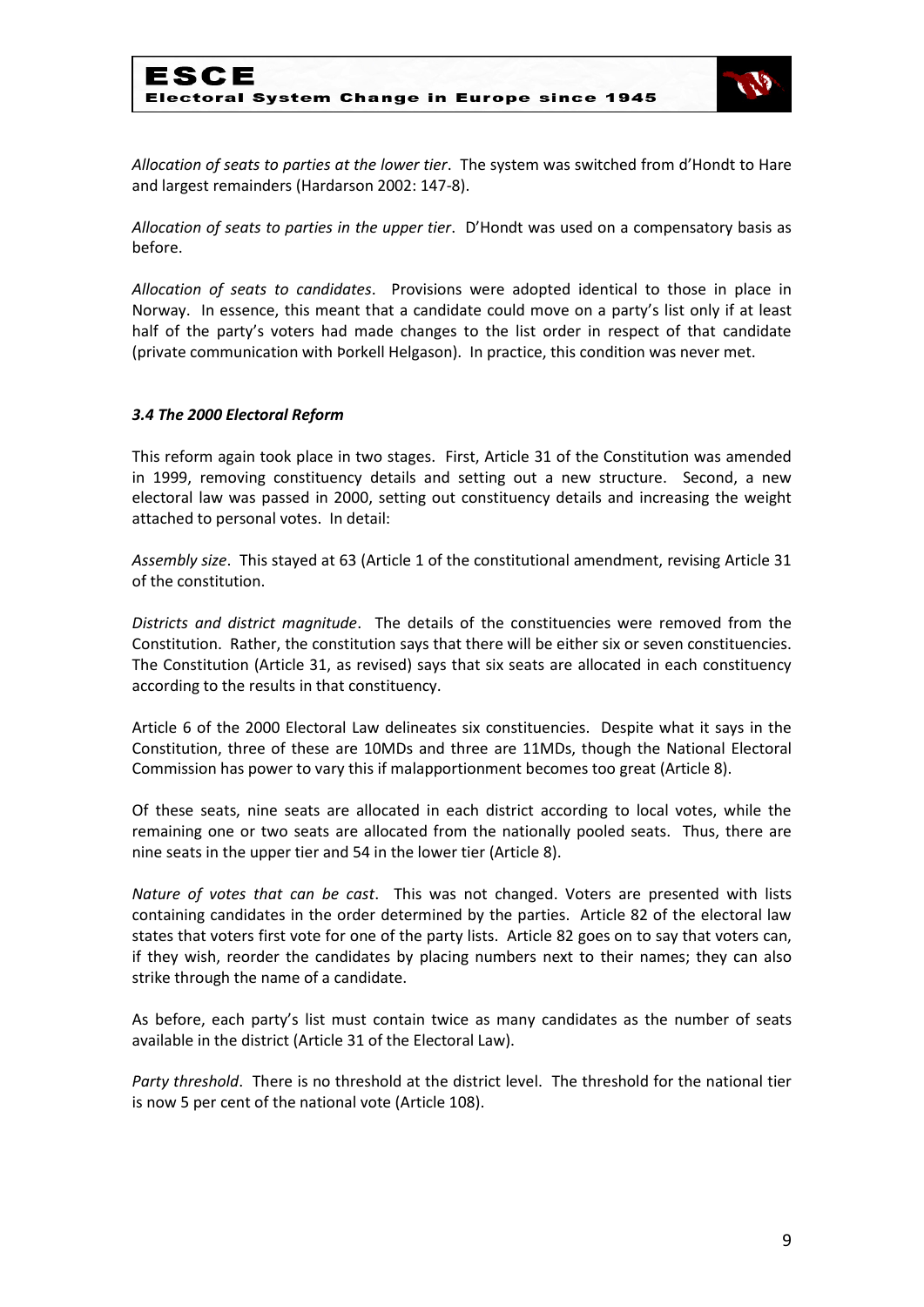

*Allocation of seats to parties at the lower tier*. The system switched back to d'Hondt (Article 107).

*Allocation of seats to parties in the upper tier*. D'Hondt is again used on a compensatory basis. Specifically, all votes across the country are counted, but the first divisor for each party is one greater than the number of seats the party had won in the districts (Article 108).

*Allocation of seats to candidates*. The system was in most respects moved back to that in place before 1959, the exception being that list variation is limited so that only candidates in the upper part of the list as presented by the party can be considered for election. The upper part consists of twice the number of candidates that have been elected from the party's list (from either the lower or upper tier) in each district, subject to a minimum of three candidates (Article 110). Article 110 goes on to specify the vote received by each candidate on the list:

A candidate who occupies the  $1<sup>st</sup>$  place on an unaltered ballot paper, or who is ranked in that place on an altered ballot paper, receives one vote. The candidate who in the same way is in  $2^{nd}$  place receives a fraction of a vote as follows: the denominator is the ranking number, while the numerator is that number reduced by 1. The numerator is then reduced by 1 for each successive place.

The "ranking number" here is the number of candidates from the list who are considered for election. For example, if a party in a constituency has received three seats, then its "ranking number" is six, meaning that the candidates in the first six places on its list are considered for election. A candidate placed first on an unaltered ballot paper or ranked first by the voter on an altered ballot paper (provided she or he was in one of the first six places on the party's list) receives 1 vote. A candidate placed second on an unaltered ballot paper or ranked second by the voter on an altered ballot paper (again provided she or he was in one of the first six places on the party's list) receives 5/6 of a vote, and so on down to the last candidate, who receives 1/6 of a vote. A candidate who has been struck off by a voter receives zero. (This last point appears not to be explicitly stated in the law, but is stated by Helgason (2010: 18).)

Thus, list votes and candidate votes are given equal weight in determining the total number of votes for each candidate. The places are then filled in order of these numbers of votes.

In terms of the hypothetical example introduced above, the determination of final list order proceeds as in Table 6.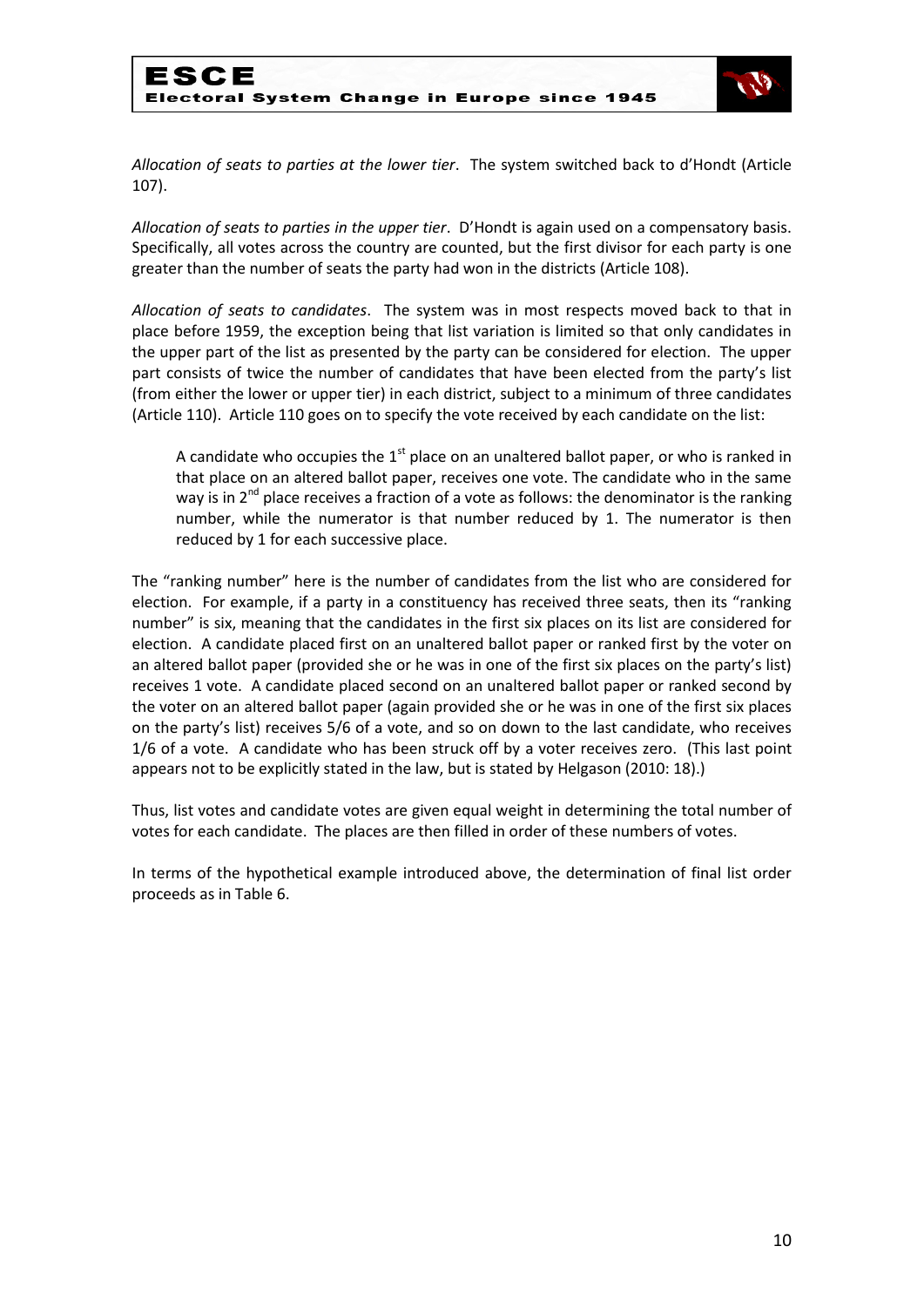

| Candidate | From altered ballots<br>From unaltered |                  | Total  |
|-----------|----------------------------------------|------------------|--------|
|           | ballots                                |                  |        |
| А         | 125                                    |                  | 125    |
| В         | $3/4x125 = 93.75$                      | 25               | 118.75 |
|           | $2/4x125 = 62.5$                       | $3/4x25 = 18.75$ | 81.25  |
|           | $1/4x125 = 31.25$                      | $2/4x25 = 12.5$  | 43.75  |
|           |                                        |                  |        |
|           |                                        |                  |        |
| G         |                                        |                  |        |
| Н         |                                        |                  |        |
|           |                                        |                  |        |
|           |                                        |                  |        |

#### **Table 6. Hypothetical vote calculation under the 2000 system**

The party has won two seats, so only the first four candidates on the list as ordered by the party are in the running for election. As under the 1942 rules, the 125 unaltered ballots give the first candidate 125 votes and the remaining candidates declining fractions of this. This time, however, the denominator is just four, rather than ten (four being the number of candidates in the running) and the numerator series starts (with the second candidate) at one less than this. The altered ballots are also assigned as under the 1942 rules, again with the exception of the lower denominator. The two parts are summed to determine the final ranking.

It can be seen that A is elected first and B second, whereas under the 1942 rules B was elected first and A second. This illustrates the point already noted in relation to the 1942 rules, that it is easier for voters to change the order of the list when the number of candidates under consideration – and therefore the denominator – is higher. The restriction of the counting procedure only to 'ranking' candidates thus means that lists remain less flexible than under the 1942 rules, though they are more flexible than between 1959 and 2000.

# **References**

Hardarson, Ólafur Th. (2002). "The Icelandic Electoral System 1844–1999", in Bernard Grofman and Arend Lijphart (eds.), *The Evolution of Electoral and Party Systems in the Nordic Countries*. New York: Agathon, 101–66.

Hardarson, Ólafur Thordur, and Gunnar Helgi Kristinsson (2008). "The Parliamentary Election in Iceland, May 2007". *Electoral Studies* 27(2): 373-377.

Hardarson, Ólafur Th., and Gunnar Helgi Kristinsson (2010). "Iceland". In Dieter Nohlen and Philip Stöver (eds.), *Elections in Europe: A Data Handbook*. Baden-Baden: Nomos, pp. 947–86.

Helgason, Thorkell (2010). "Apportionment of Seats to *Althingi*, the Icelandic Parliament: Analysis of the Elections on May 10, 2003, May 12, 2007 and April 25, 2009". National Electoral Commission of Iceland. Available from http://landskjor.is/.